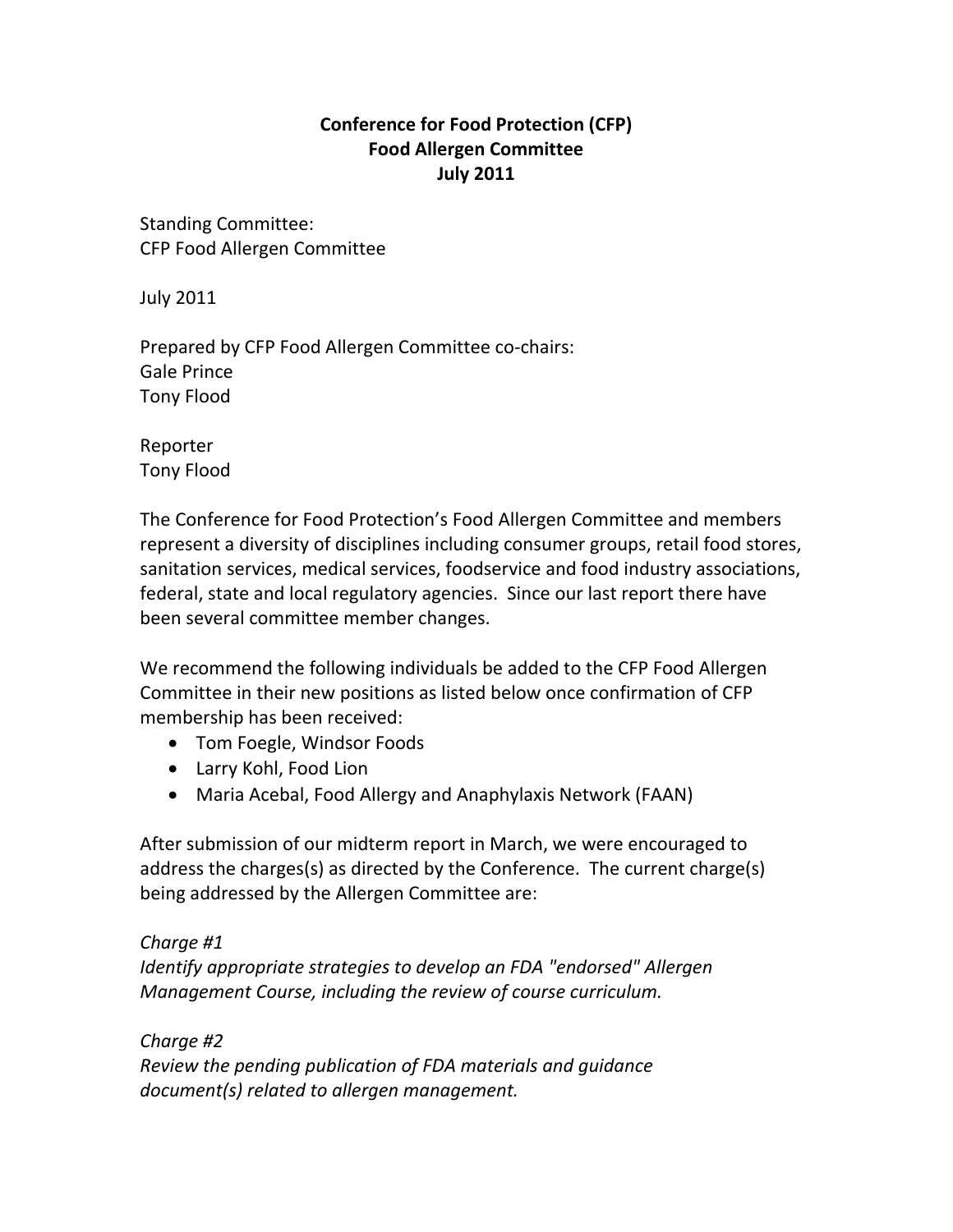### *Charge #3*

*Utilize the strengths of groups like FAAN and IFIC Foundation (in cooperation with the CFP Food Allergen Committee) to define and lead a health professional outreach activity such as a "food allergy resource page" of educational materials suitable for state/local regulatory officials, food managers, and food employees.*

### *Charge #4*

*Add a CDC representative to serve on the CFP Food Allergen Committee to help enhance our current public health perspectives and assist in the development and dissemination of a health professional outreach activity.*

#### *Charge #5*

*Report back to the 2012 Biennial Meeting with the outcome of these charges.*

We recommend Council III confirm the appropriate charge(s) to the allergen committee. Upon receipt, we are confident we will be able to address the charge(s) in a timely manner and report back to the Conference in 2012.

Until such time, we submit the following as updates to the current list of charge(s):

# *Charge #1*

*Identify appropriate strategies to develop an FDA "endorsed" Allergen Management Course, including the review of course curriculum.*

No immediate documents or materials are ready for review at this time. Gale Prince will continue the dialogue with FDA and will report back to the committee at our next conference call.

#### *Charge 2:*

*Review the pending publication of FDA materials and guidance document(s) related to allergen management.*

The DRAFT allergen management guide continues to be under internal review at FDA. Once a DRAFT is ready for external review, the allergen committee will have the opportunity to review the document and provide appropriate input in coordination with FDA's representative to the CFP committee.